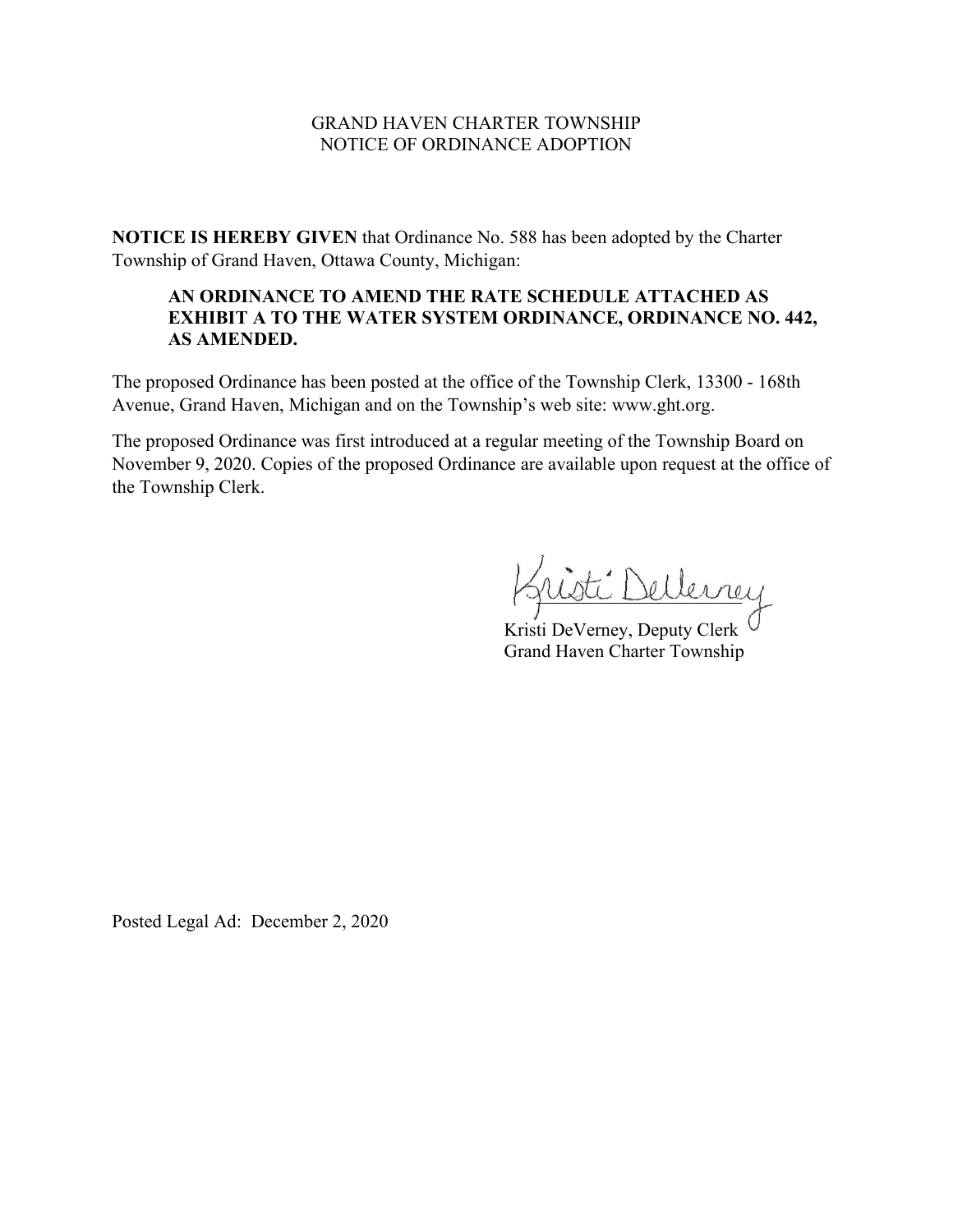#### **ORDINANCE NO. 588**

## **WATER SYSTEM AMENDMENT ORDINANCE**

**An Ordinance to amend the Rate Schedule attached as Exhibit A to the Water System Ordinance, Ordinance No. 442, as amended.**

**THE CHARTER TOWNSHIP OF GRAND HAVEN, OTTAWA COUNTY, MICHIGAN, ORDAINS:**

**Sec. 1 RATE SCHEDULE**

**The rate schedule attached as Exhibit A to the Charter Township of Grand Haven Water System Ordinance per Section 2.2 of that ordinance is updated and amended by the rate schedule attached as Exhibit AA to this Ordinance. Any portion of Exhibit A not addressed or affected by the attached Exhibit AA shall remain in effect as is.**

## **Sec. 2 EFFECTIVE DATE**

**This Ordinance was approved and adopted by the Township Board of the Charter Township of Grand Haven, Ottawa County, Michigan, at a regular Board meeting on November 23, 2020, after introduction and a first reading at a regular Board meeting on November 9, 2020, and publication after first reading as required by Act 359 of the Michigan Public Acts of 1947, as amended. This Ordinance shall be effective January 1, 2021.**

**Mark Reenders, Township Supervisor** 

<u>Laurie</u> Lansen<br>
Laurie Larsen, Township Clerk